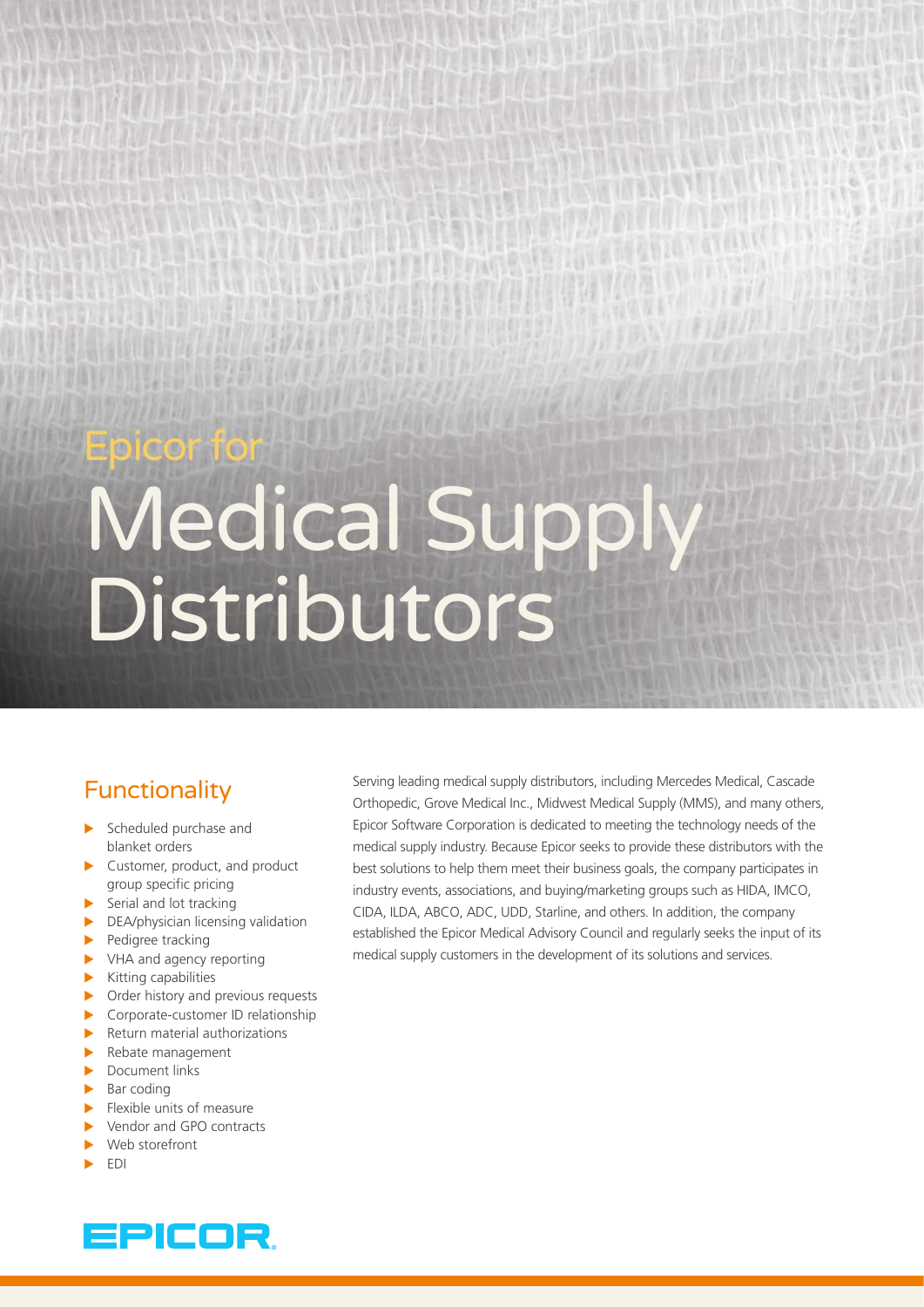#### In your industry

As a medical supply distributor, you face different challenges than any other wholesalers. You must handle complicated release schedules, manage complex pricing structures, monitor an incredibly fragile and diverse inventory, and much more.

#### A comprehensive solution

You need an enterprise software solution that helps you meet the industry-specific challenges you face on a daily basis. Epicor provides that solution. Epicor enterprise software solutions will help you increase sales, improve customer service, and reduce operating costs, all while better managing your daily processes and streamlining operations.

Packed with functionality designed to address the requirements of your distinctive business needs, core features include order and inventory management, purchasing, pricing, financial management, contact management, business reporting and analysis, e-business, warehouse management, and much more.

As a medical supply distributor, you need a technology provider who understands your needs, as well as a business partner with wide-ranging industry expertise and a vision to help guide you into the future.

Epicor offers both. When you partner with Epicor, you can expect only the best in technology solutions and professional services, as well as the industry-specific functionality you need to drive your business. Epicor understands the medical supply industry—and can help make your business better.

#### Scheduled purchase and blanket orders

Medical distributors buy SKUs in massive quantities—and purchasing manually or through outdated processes can be time-consuming, labor-intensive, and counterproductive.

By automatically creating purchase orders (POs), you can cut the time traditionally associated with purchasing. You retain control over the entire process and can determine how frequently to create POs for quantities of specific items. You can also accept customer orders and release inventory based on a release schedule set up on a blanket order.

### Customer, product, and product group-specific pricing

You can probably count on your core customers to order certain products from your company on a regular basis. It makes sense for you to reward frequent customers and encourage return business by offering special pricing. And, when a manufacturer offers you a price break, you may often want to pass those savings onto your customers.

You get the flexibility to set prices as you see fit—including offering select customers preferred pricing, offering pricing based on quantity breaks, and setting promotional pricing—ensuring you maintain your margins while meeting customer and competitive demands. You can even set start and end pricing dates on a customer, product, or product group basis to meet contractual obligations or for limited-time specials.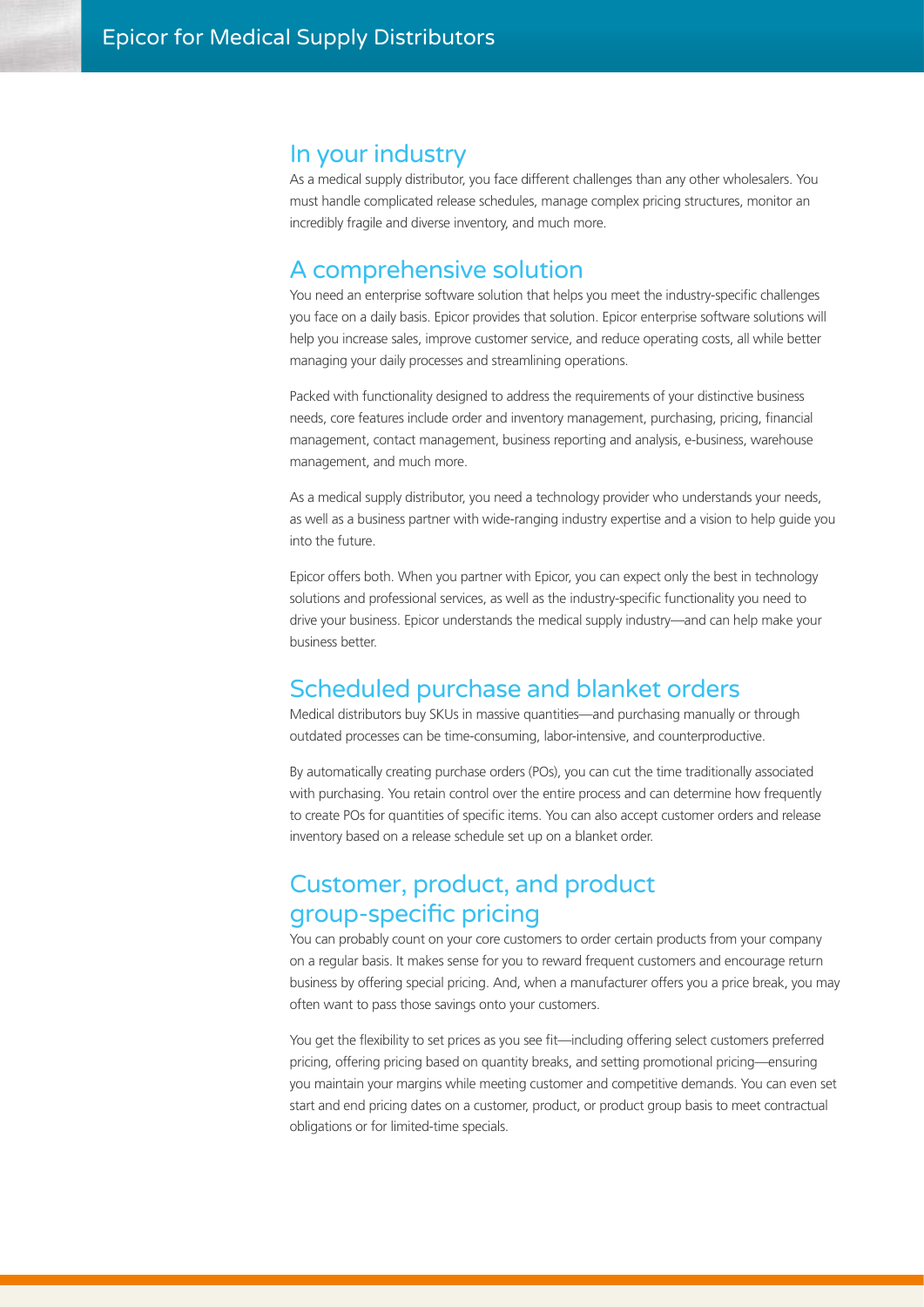# Serial and lot tracking

Important for recalls and record-keeping purposes, tracking serial and lot numbers on pharmaceutical, and other perishable products is a big part of your business.

Record the serial numbers on everything in your warehouse with flexibility in how you track this information. For example, you can record item serial numbers as they enter your business to produce detailed inventory reports and also when they leave to comply with the Safe Medical Device Act. You can also choose to group all items manufactured at the same time together—or you can assign lot numbers at the point of sale.

## Order history and previous requests

How often do you deal with customers who ask for the same item they purchased in the past? When you ask for more specific information, they only remember that it was a box of safety hypodermic needles—and that they bought it sometime in November?

Search through a customer's complete sales history, using self-determined criteria. You can narrow your sales history search by date range or keywords—i.e., "safety hypodermic needles"—and, in a few simple steps, add that item to the customer's current order. This saves time and eliminates trips to the file cabinet to thumb through customer invoices.

#### Corporate-customer ID relationship

One corporation or organisation often owns and/or operates several smaller healthcare providers. So, while you may ship products to three or four different locations, you may be required to send bills and other documentation to just one place.

To ensure an important correspondence always reaches its destination, the solution allows you to group an unlimited number of customers under the same corporate ID. You can also consolidate credit limits into the corporate ID to help decrease accounts receivable days and bad debt.

#### Return material authorizations

Simplify return and warranty processes by using the solution to generate return material authorizations (RMAs) for each product that moves off of your premises. By requiring customers to submit RMAs with all returns, you can better

manage inventory and accounting issues, and ensure that you only accept products you actually sold.

When customers return goods with RMAs, you can generate cash or credit refunds, and return the stock to inventory or discard it, depending upon the issue. If you discard the stock, the solution factors the cost of the item into the moving average cost of the particular SKU, so you will recover any losses.

#### Rebate management

Many of the top medical manufacturers offer rebates that help distributors maximize profits while attracting new customers.

Robust rebate functionality helps you manage these rebates and ensures you have the functionality you need to take advantage of anything your manufacturers might offer. Track vendor rebates electronically, resulting in more accurate books and a healthier bottom line.

Simplify the often-tedious task of handling vendor rebates by completely automating the process. Each step, from negotiation to receipt and beyond, is recorded in real time and reflected in your solution's General Ledger and price schedules. This way, you never lose track of a \$2,000 rebate you earned and sales and order entry staff always see proper gross margins to offer customers appropriate pricing.

In addition your accounting staff can produce detailed, easyto-understand rebate reports. These reports provide every bit of information your staff might need—and more importantly, accurate, concise information you need to send vendors to claim your rebates. Plus, it doesn't matter if you receive the rebate in the form of a check or vendor credit.

#### Document links

It's often necessary to keep documentation—like Medicare Certificates of Medical Necessity—on file. But, traditional paperwork stored in file cabinets can be ineffective, disorganized, and counterproductive.

Document imaging capabilities help you save time and money by moving documentation online. By offering the ability to scan paper documents and link them to records within the solution, the solution helps boost employee efficiency while cutting the time and expenses associated with maintaining traditional paperwork.